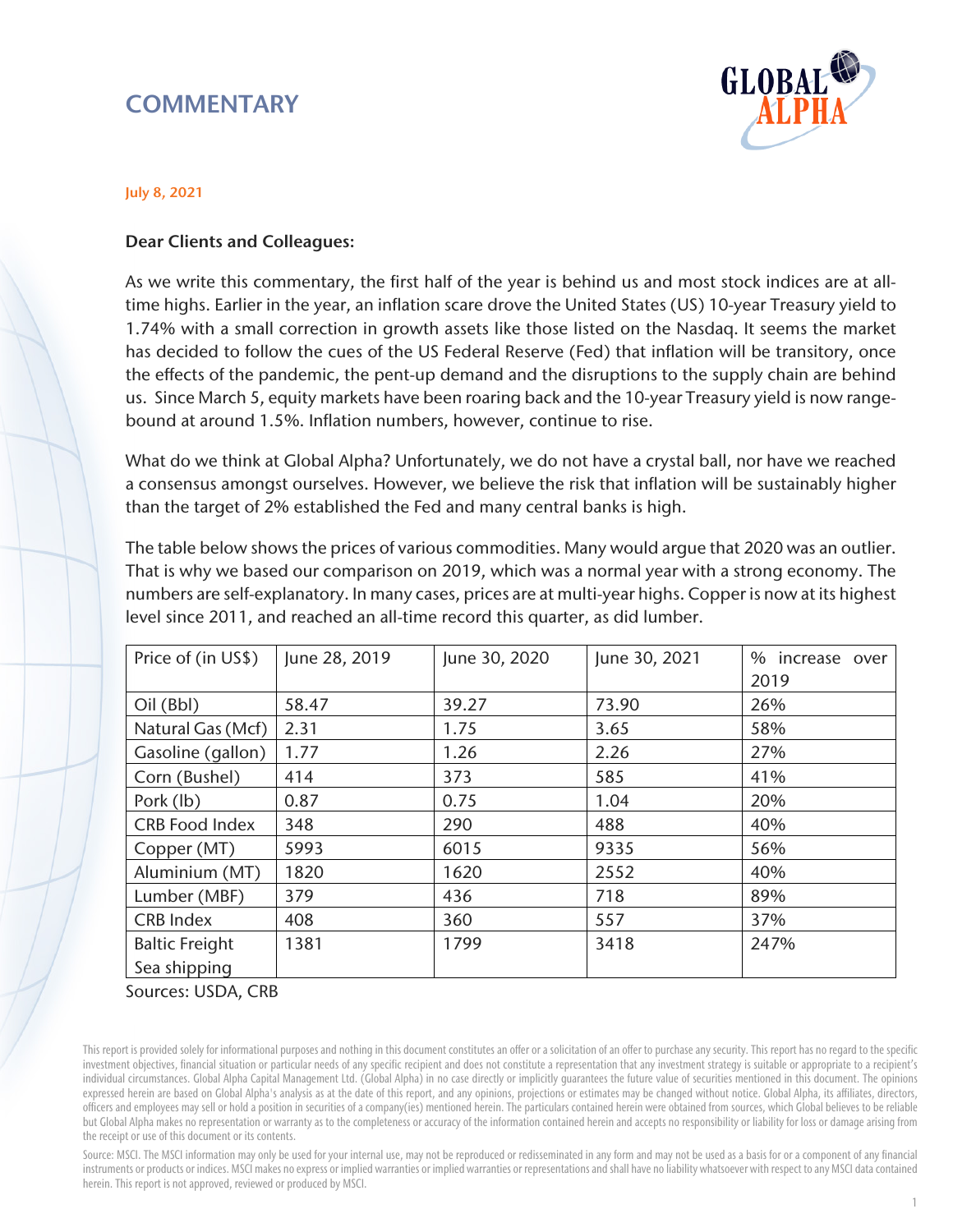## COMMENTARY CONT.



The broadest measure of commodity prices, the CRB Index, is at its highest since 2011, when it reached an all-time high. Its component, the CRB Food Index, is also at its highest since 2011, near its record high.

Many observers will brush off commodity price inflation, arguing that it is caused by an imbalance between demand and supply that normally reverts within a few quarters. Although true, the supply response can take a lot longer than expected. Oil and gas companies are under enormous pressure and are not increasing exploration. Political uncertainty in South America may slow the supply growth for copper. The effects of weather events seem to have a more permanent effect on the inflation of agricultural commodities. For now, let's assume that supply will come back and prices will come down. The example of lumber, which has recently retreated from above \$1700/mbf to just over \$700 may prove this point. In our opinion, what may drive a more sustainable inflation will be wage increases, which are driven by inflation expectations.

What we are witnessing currently, particularly in North America, is a wage inflation between 5% and 10% for the lowest earners. Inflation expectations are running close to 4%.[1](#page-1-0) There is a risk that the situation becomes a self-feeding mechanism, like in the 70s. Another big component of inflation is rent. The median asking rent in the US has increased almost 18% from the end of March 2020 to the end of March 2021, reaching \$1,226 per month. It is up 22% since March 2019.<sup>2</sup>

Many have stated that a big reason for the low-inflation of the last twenty years was the emergence of China and its vast labor pool of migrant workers as the factory of the world. In May of this year, China's producer price index reached 9%, its highest level since the summer of 2008. China will no longer be the deflationary force it has been in the last two decades. Between the aging of its population, its internal needs and increasing trade frictions, we can expect price increases from China.

Inflation numbers will continue to be very high, one might even call them scary for the next twelve months. How the Fed, politicians, unions, consumers and investors will react to these numbers will be important to watch, and our job is to forecast. We are already starting to see some divergence

#### 1 <https://www.newyorkfed.org/microeconomics/sce#/>

#### 2 [www.census.gov](http://www.census.gov/)

 $\overline{a}$ 

<span id="page-1-1"></span><span id="page-1-0"></span>This report is provided solely for informational purposes and nothing in this document constitutes an offer or a solicitation of an offer to purchase any security. This report has no regard to the specific investment objectives, financial situation or particular needs of any specific recipient and does not constitute a representation that any investment strategy is suitable or appropriate to a recipient's individual circumstances. Global Alpha Capital Management Ltd. (Global Alpha) in no case directly or implicitly guarantees the future value of securities mentioned in this document. The opinions expressed herein are based on Global Alpha's analysis as at the date of this report, and any opinions, projections or estimates may be changed without notice. Global Alpha, its affiliates, directors, officers and employees may sell or hold a position in securities of a company(ies) mentioned herein. The particulars contained herein were obtained from sources, which Global believes to be reliable but Global Alpha makes no representation or warranty as to the completeness or accuracy of the information contained herein and accepts no responsibility or liability for loss or damage arising from the receipt or use of this document or its contents.

Source: MSCI. The MSCI information may only be used for your internal use, may not be reproduced or redisseminated in any form and may not be used as a basis for or a component of any financial instruments or products or indices. MSCI makes no express or implied warranties or implied warranties or representations and shall have no liability whatsoever with respect to any MSCI data contained herein. This report is not approved, reviewed or produced by MSCI.